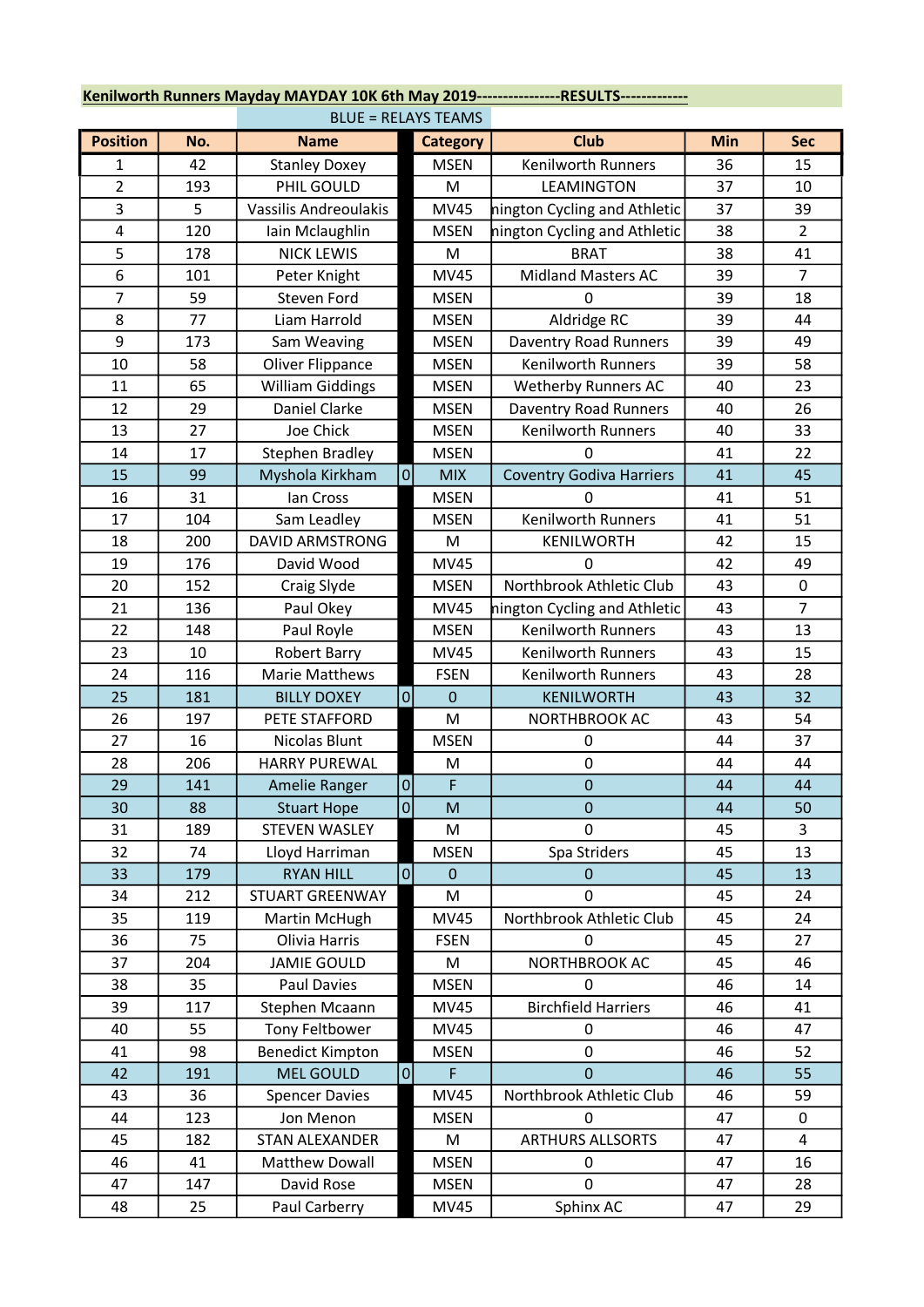| 49 | $\overline{2}$ | <b>Barry Allen</b>     |                | <b>MV45</b> | Sphinx AC                    | 47 | 35           |
|----|----------------|------------------------|----------------|-------------|------------------------------|----|--------------|
| 50 | 105            | <b>Matthew Letts</b>   |                | <b>MSEN</b> | <b>Daventry Road Runners</b> | 47 | 25           |
| 51 | 159            | Ian Stickels           |                | <b>MSEN</b> | $\mathbf 0$                  | 47 | 40           |
| 52 | 46             | Robert Egan            |                | <b>MSEN</b> | Spa Striders                 | 47 | 53           |
| 53 | 124            | <b>Tom Miller</b>      | $\overline{0}$ | <b>MSEN</b> | $\Omega$                     | 47 | 55           |
| 54 | 170            | Jenny Vaughan          |                | <b>FSEN</b> | Kenilworth Runners           | 48 | 8            |
| 55 | 12             | Liam Berrigan          |                | <b>MSEN</b> | 0                            | 48 | 10           |
| 56 | 125            | <b>Michal Moravec</b>  |                | <b>MSEN</b> | 0                            | 48 | 26           |
| 57 | 205            | <b>RICH GOULD</b>      |                | M           | NORTHBROOK AC                | 48 | 41           |
| 58 | 44             | Sarah Duffy            |                | <b>FSEN</b> | Northbrook Athletic Club     | 48 | 45           |
| 59 | 113            | Jack Main              |                | <b>MSEN</b> | 0                            | 48 | 57           |
| 60 | 112            | Dan Main               |                | <b>MSEN</b> | $\mathbf 0$                  | 48 | 58           |
| 61 | 122            | <b>Chris Mears</b>     |                | <b>MSEN</b> | 0                            | 49 | 13           |
| 62 | 20             | Wayne Broadbent        |                | <b>MSEN</b> | Sphinx AC                    | 49 | 30           |
| 63 | 180            | <b>GRACE OMALLEY</b>   | $\overline{0}$ | $\mathbf 0$ | <b>KENILWORTH</b>            | 49 | 32           |
| 64 | 133            | Kelly Burnett Nicholl  |                | <b>FSEN</b> | Kenilworth Runners           | 49 | 48           |
| 65 | 162            | Mark Tolladay          |                | <b>MV45</b> | <sup>0</sup>                 | 50 | 8            |
| 66 | 137            | Mark Parker            |                | <b>MSEN</b> | Northbrook Athletic Club     | 50 | 46           |
| 67 | 76             | <b>Philip Harris</b>   |                | <b>MV45</b> | $\mathbf 0$                  | 50 | 49           |
| 68 | 61             | <b>Nigel Fox</b>       |                | <b>MV45</b> | Spa Striders                 | 50 | 54           |
| 69 | 184            | <b>SIMON TRENCHARD</b> |                | M           | <b>MASSEY FERGUSON</b>       | 51 | $\mathbf 0$  |
| 70 | 111            | Michael Man            |                | <b>MSEN</b> | 0                            | 51 | 11           |
| 71 | $\overline{7}$ | Thomas Barden          |                | <b>MSEN</b> | 0                            | 51 | 15           |
| 72 | 94             | Eleanor Jones          |                | <b>FSEN</b> | $\mathbf 0$                  | 51 | 16           |
| 73 | 196            | <b>JENNY PHILPOTT</b>  |                | F           | KENILWORTH                   | 51 | 16           |
| 74 | 158            | Maximilian Stelzl      |                | <b>MV45</b> | 0                            | 51 | 19           |
| 75 | 127            | <b>Samuel Morris</b>   |                | <b>MSEN</b> | 0                            | 51 | 22           |
| 76 | 146            | Jeremy Richards        |                | <b>MV45</b> | 0                            | 51 | 23           |
| 77 | 138            | Karl Percival          |                | <b>MSEN</b> | $\mathbf 0$                  | 51 | 26           |
| 78 | 62             | Sharon Fox             |                | <b>FV45</b> | <b>Redditch Stars</b>        | 51 | 33           |
| 79 | 85             | Sara Hewison           |                | <b>FV45</b> | <b>Bournville Harriers</b>   | 51 | 39           |
| 80 | $71\,$         | Darron Handley         |                | <b>MV45</b> | Northbrook Athletic Club     | 51 | 40           |
| 81 | 130            | <b>Steve Mulcaster</b> |                | <b>MV45</b> | 0                            | 51 | 42           |
| 82 | 195            | <b>CATH FENN</b>       |                | F45         | NORTHBROOK AC                | 51 | 45           |
| 83 | 163            | Sarah Travis           | 0              | <b>FSEN</b> | <b>Birchfield Harriers</b>   | 51 | 53           |
| 84 | 154            | <b>Helena Smith</b>    | $\overline{0}$ | F           | $\pmb{0}$                    | 52 | $\mathbf{0}$ |
| 85 | 155            | Michelle Smith         |                | <b>FSEN</b> | 0                            | 52 | 18           |
| 86 | 78             | Eliza Hartley          |                | <b>FSEN</b> | 0                            | 52 | 45           |
| 87 | 143            | Mark Reeve             |                | <b>MV45</b> | 0                            | 52 | 51           |
| 88 | 70             | Andrew Guthrie         |                | <b>MSEN</b> | 0                            | 52 | 52           |
| 89 | 201            | LISA ABBOTT            |                | $\mathsf F$ | SPHINX AC                    | 53 | 3            |
| 90 | 185            | EMMA WREFORD-BUSH      |                | F           | KENILWORTH                   | 53 | 11           |
| 91 | 203            | <b>DANIEL ATKINSON</b> | 0              | M           | <b>KENILWORTH</b>            | 53 | 17           |
| 92 | 48             | Zoe England            |                | <b>FSEN</b> | Sparkhill Harriers           | 53 | 24           |
| 93 | 167            | Alex Tylee-Birdsall    |                | <b>MSEN</b> | 0                            | 53 | 26           |
| 94 | 190            | <b>EMMA RUSSELL</b>    | $\overline{0}$ | F           | $\mathbf 0$                  | 53 | 30           |
| 95 | 72             | Emma Handley           |                | <b>FSEN</b> | Sphinx AC                    | 53 | 36           |
| 96 | 90             | Andrew Irvine          |                | <b>MSEN</b> | 0                            | 53 | 53           |
| 97 | 160            | Jake Thomson           |                | <b>MSEN</b> | 0                            | 53 | 54           |
| 98 | 8              | Julian Barnes          |                | <b>MSEN</b> | 0                            | 53 | 56           |
| 99 | 9              | Mick Barr              |                | <b>MV45</b> | 0                            | 54 | 0            |
|    |                |                        |                |             |                              |    |              |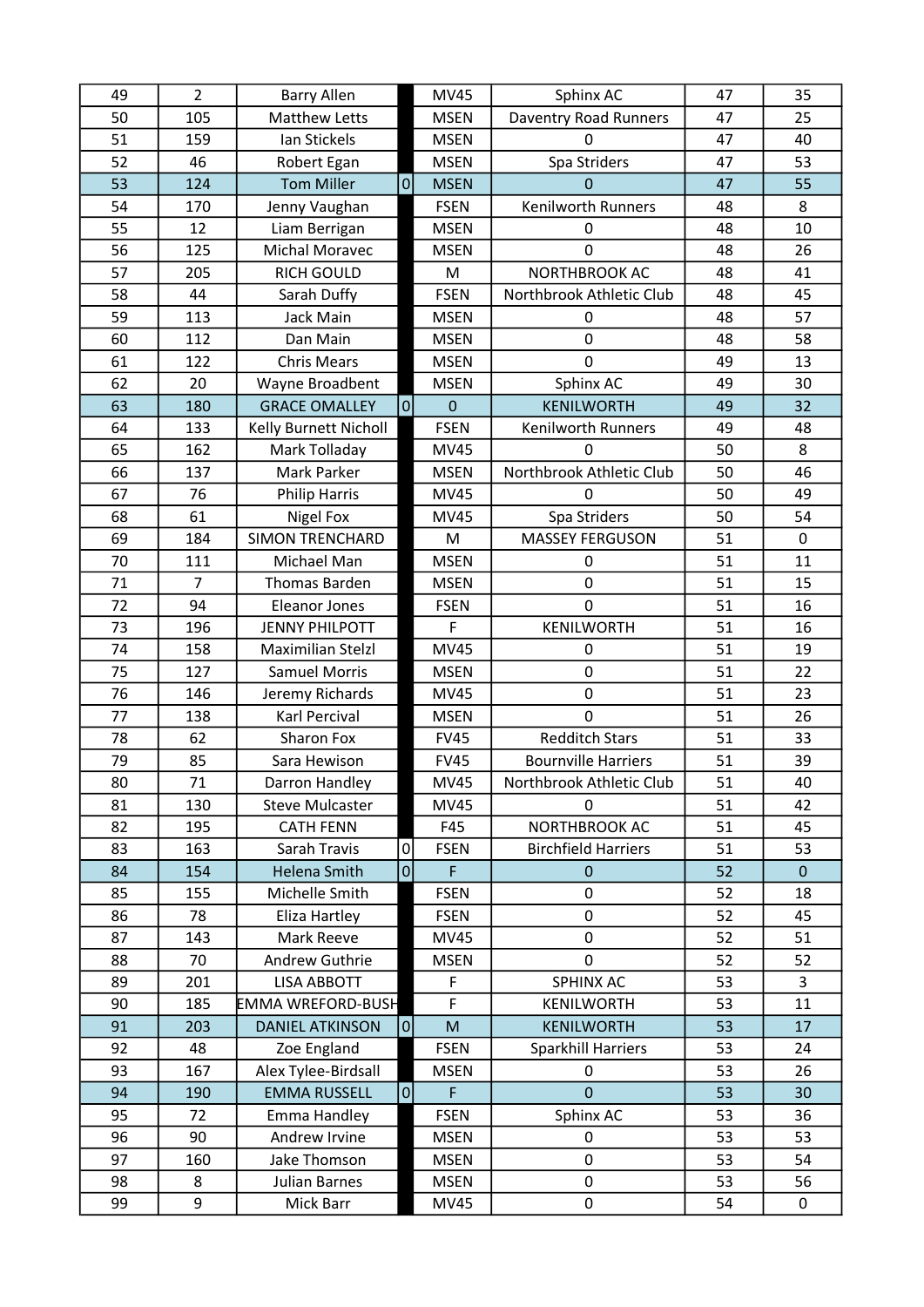| 100 | 177 | <b>THOMAS DABLE</b>    | $\overline{0}$ | $\overline{0}$ | <b>ARTHURS ALLSORTS</b>       | 54 | 13             |
|-----|-----|------------------------|----------------|----------------|-------------------------------|----|----------------|
| 101 | 79  | <b>Michael Hawkins</b> |                | <b>MSEN</b>    | 0                             | 54 | 17             |
| 102 | 192 | <b>MARK HUNT</b>       |                | M45            | 0                             | 54 | 24             |
| 103 | 82  | <b>Martin Hedges</b>   |                | <b>MV45</b>    | 0                             | 54 | 30             |
| 104 | 95  | Matthew Jones          |                | <b>MSEN</b>    | 0                             | 54 | 45             |
| 105 | 129 | <b>Sharon Moscrop</b>  | $\overline{0}$ | <b>MIX</b>     | 0                             | 54 | 56             |
| 106 | 39  | Adam Dodson            |                | <b>MSEN</b>    | 0                             | 55 | 3              |
| 107 | 73  | Paramjit Hans          |                | <b>MV45</b>    | <b>Birchfield Harriers</b>    | 55 | 17             |
| 108 | 109 | Maggie Macleod         |                | <b>FV45</b>    | <b>Stratford Upon Avon AC</b> | 55 | 28             |
| 109 | 207 | <b>DAVID KETTLE</b>    |                | M45            | 0                             | 55 | 57             |
| 110 | 19  | Elisse Breugelmans     |                | <b>FV45</b>    | Kenilworth Runners            | 56 | 12             |
| 111 | 63  | Miranda De Freston     | 0              | <b>MIX</b>     | 0                             | 56 | 39             |
| 112 | 4   | Rachael Allen          |                | <b>FSEN</b>    | Sphinx AC                     | 56 | 55             |
| 113 | 96  | Simon Jones            |                | <b>MV45</b>    | <b>Hook Norton Harriers</b>   | 57 | $\overline{2}$ |
| 114 | 156 | Steven Smith           |                | <b>MV45</b>    | $\mathbf 0$                   | 57 | 3              |
| 115 | 194 | <b>SIMON MAYO</b>      |                | M45            | <b>EVESHAM VALE</b>           | 57 | $\overline{7}$ |
| 116 | 114 | Louise Marsh           | $\overline{0}$ | <b>MIX</b>     | 0                             | 57 | 17             |
| 117 | 100 | Lisa Kirkland          |                | <b>FSEN</b>    | $\mathbf 0$                   | 57 | 24             |
| 118 | 47  | Steve Eldridge         |                | MV45           | 0                             | 57 | 29             |
| 119 | 49  | Adrian Eyden-Wood      |                | <b>MSEN</b>    | $\pmb{0}$                     | 57 | 33             |
| 120 | 209 | <b>SIMON LUXMOORE</b>  |                | M45            | $\mathbf 0$                   | 57 | 37             |
| 121 | 151 | Michael Skinner        |                | <b>MV45</b>    | 0                             | 57 | 43             |
| 122 | 149 | Penny Rusbridge        |                | <b>FSEN</b>    | $\mathbf 0$                   | 57 | 43             |
| 123 | 67  | Lottie Graham          |                | <b>FSEN</b>    | Northbrook Athletic Club      | 57 | 44             |
| 124 | 54  | Jane Feltbower         |                | <b>FV45</b>    | 0                             | 57 | 50             |
| 125 | 165 | Deborah Tremayne       |                | <b>FV45</b>    | Daventry Road Runners         | 57 | 52             |
| 126 | 34  | <b>Thomas Dable</b>    |                | <b>MV45</b>    | <b>Kenilworth Runners</b>     | 58 | 19             |
| 127 | 15  | Carol Blower           |                | <b>FV45</b>    | nington Cycling and Athletic  | 58 | 21             |
| 128 | 43  | Polly Dudley-Clayden   |                | <b>FSEN</b>    | Kenilworth Runners            | 58 | 25             |
| 129 | 153 | Haden Smith            |                | <b>MSEN</b>    | <b>Nuneaton Harriers</b>      | 58 | 28             |
| 130 | 102 | Dharmendra Kumar       |                | <b>MSEN</b>    | 0                             | 58 | 35             |
| 131 | 6   | Kumar Balanath         |                | <b>MSEN</b>    | $\mathbf 0$                   | 58 | 35             |
| 132 | 11  | Hannah Bawdon          |                | <b>FSEN</b>    | Lonely Goat RC                | 58 | 41             |
| 133 | 56  | Harriet Fielder        |                | <b>FSEN</b>    | 0                             | 58 | 42             |
| 134 | 89  | <b>Beccy Huntley</b>   |                | <b>FSEN</b>    | 0                             | 58 | 48             |
| 135 | 208 | JON TOMOS              |                | M45            | 0                             | 58 | 51             |
| 136 | 97  | Paul Kearney           |                | <b>MSEN</b>    | 0                             | 59 | 11             |
| 137 | 33  | Kinga Czekala          |                | <b>FSEN</b>    | 0                             | 59 | 15             |
| 138 | 121 | Sara Mcnamee           |                | <b>FSEN</b>    | <b>Birchfield Harriers</b>    | 59 | 45             |
| 139 | 52  | Rachael Farrelly       |                | <b>FSEN</b>    | 0                             | 59 | 51             |
| 140 | 107 | Alasdair MacLeod       |                | <b>MSEN</b>    | 0                             | 59 | 56             |
| 141 | 110 | <b>Stuart Macleod</b>  |                | <b>MV45</b>    | Stratford Upon Avon AC        | 60 | 3              |
| 142 | 23  | Ade Budden             |                | <b>MSEN</b>    | 0                             | 60 | 33             |
| 143 | 21  | Cheryl Broadway        |                | <b>FV45</b>    | 0                             | 60 | 38             |
| 144 | 198 | <b>ANDREW COURT</b>    | 0              | M              | $\pmb{0}$                     | 61 | $\bf 8$        |
| 145 | 145 | Sarah Reynolds         |                | <b>FSEN</b>    | 0                             | 61 | 23             |
| 146 | 86  | Kerry Hobbis           |                | <b>FSEN</b>    | 0                             | 61 | 40             |
| 147 | 172 | Michael Weaving        |                | <b>MV45</b>    | 0                             | 61 | 42             |
| 148 | 161 | Mark Titorenko         |                | <b>MSEN</b>    | $\mathbf 0$                   | 61 | 44             |
| 149 | 213 | Joseph McCullagh       |                | <b>MSEN</b>    | Spa Striders                  | 61 | 44             |
| 150 | 187 | <b>SARA PHIPPS</b>     |                | $\mathsf F$    | NORTHBROOK AC                 | 61 | 44             |